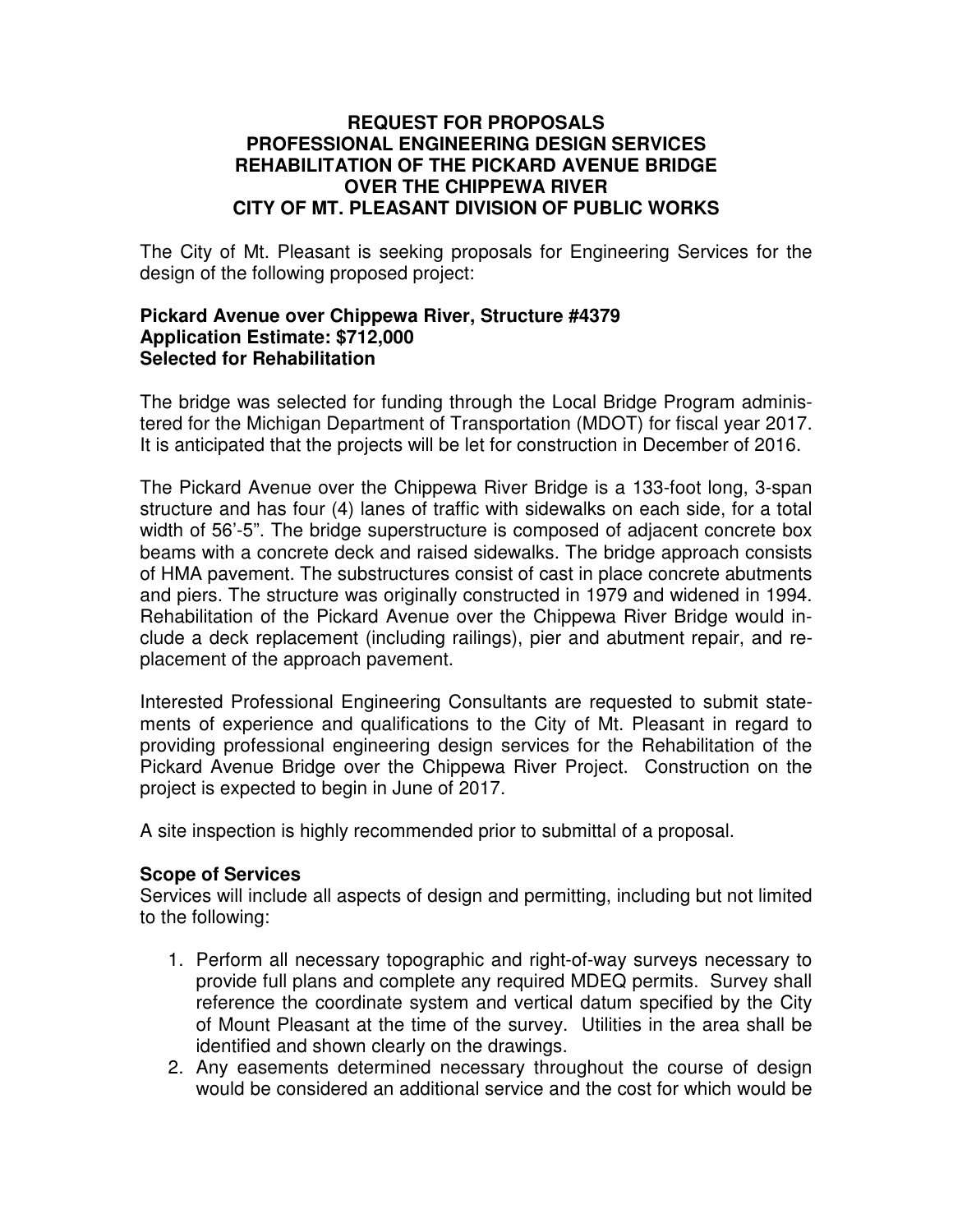negotiated during the course of the design project. For purposes of clarifying the scope, it can be assumed that there will be no easements that will need to be obtained at this time.

- 3. Obtain soil borings and geotechnical evaluations as needed for design. Proper signing for lane closures will be required. Geotechnical evaluation should meet all requirements of MDOT.
- 4. Perform all hydraulic computations as required by the MDEQ and MDOT.
- 5. Complete and obtain necessary permits from MDEQ. Attend meetings as required.
- 6. Coordinate all design and work with affected utilities and governmental agencies and obtain necessary permits.
- 7. Prepare and submit all necessary information for SHPO Section 106 Environmental Review Application.
- 8. Prepare and submit all necessary information for threatened and endangered species as required.
- 9. Prepare and submit to MDOT all necessary information: program application, plans, cost estimates, special provisions, etc. for the type, size and location (TS&L) and grade inspection (G.I.) meetings and attend all applicable meetings.
- 10. Complete the final plans, special provisions, quantities, estimates, and reproducible plans and submit to MDOT. Consultant will also be required to submit electronic copies of all contract documents and plans to MDOT as requested. Designs shall be in accordance with MDOT standard plans and specifications and design requirements and AASHTO design requirements.
- 11. Consultant will be responsible for review and approval of all shop drawings and other related information for conformance with MDOT and MDEQ design standards.
- 12. Provide electronic copies of: a.) Base drawing with all topographical survey information (.dwg format) b.) Final Reproducible plans to the city (.dwg and .pdf format) c.) Unique special provisions (.doc and .pdf format)
- 13. Soil Erosion Control Plans consistent with Rule 1703 of Part 91.
- 14. Attend the preconstruction meeting.
- 15. Attend and present at one public information meeting.
- 16. Provide a separate line item fee for construction services including: contract administration, construction observation and materials testing with a breakdown of hours and hourly rates.

Firms will be ranked on experience, cost, and qualifications; including but not limited to: previous similar designs, key personnel qualifications, availability, ability to meet schedules, and ability to meet any federal and state requirements.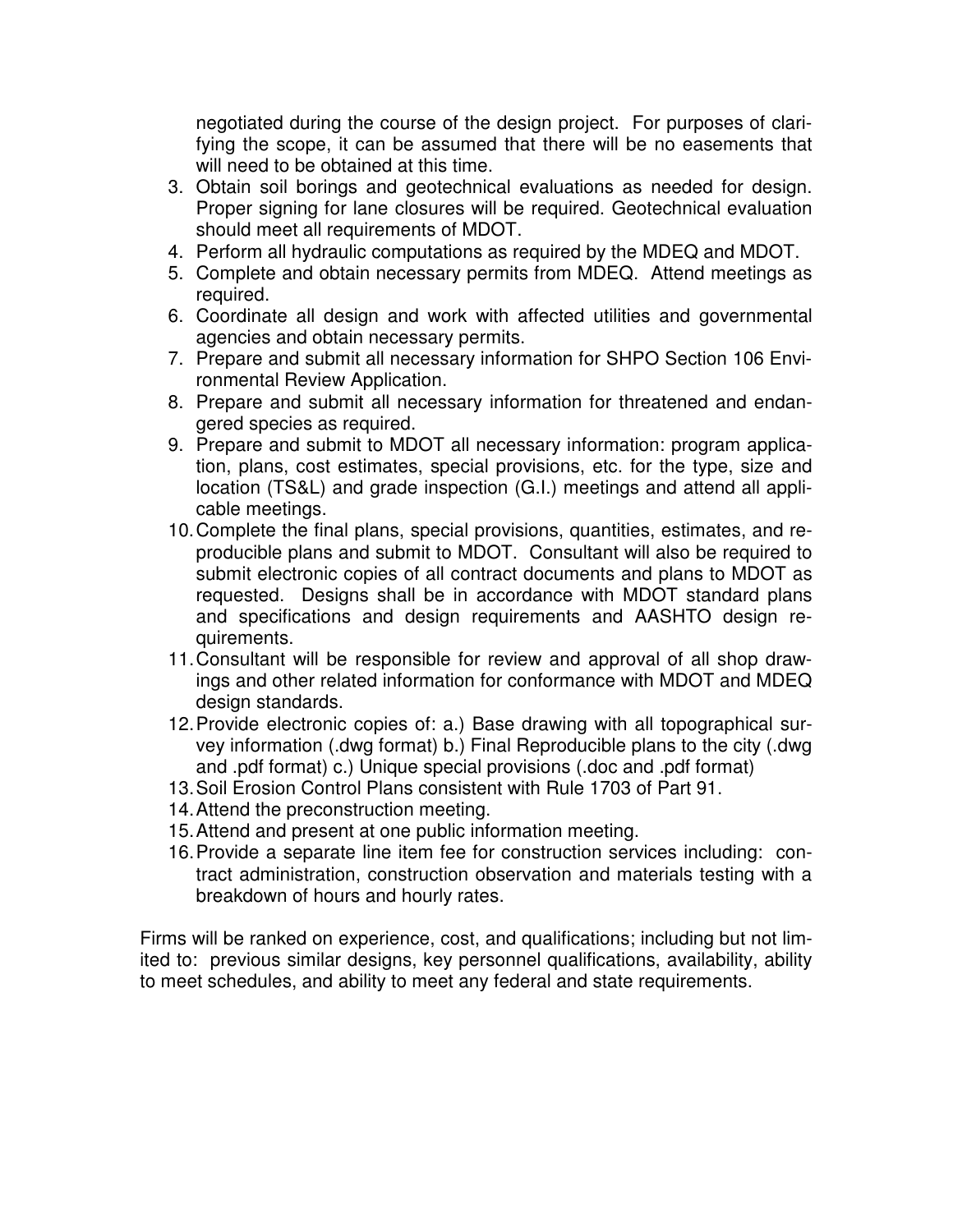# **IMPORTANT INFORMATION regarding questions about this RFP!**

Any questions relative to the scope of services must be submitted by e-mail to stewari@mt-pleasant.org. Questions must be received by 12/1/15. Answers will be posted.

Please visit http://www.mt-pleasant.org to receive up-to-date information regarding this RFP including answers to all questions submitted. It is the responsibility of the bidders to check the website for new questions and answers prior to submitting bids. The names of vendors submitting questions will not be disclosed. Personal visits and phone calls will not be allowed.

As stated below, proposals will be due by 1:30 p.m., on 12/8/15. It is the intent of the City to interview the highest-scored firm by 12/22/15, make a recommendation to be approved by the City Commission in January of 2016, and develop a contract with that firm deemed most qualified by 2/1/16. These dates are not final and may change depending on the best interests of the City of Mt. Pleasant.

### **SUBMITTAL INSTRUCTIONS**

**Qualifications Based Selection –** The City of Mt. Pleasant staff will review all Qualification Packages submitted for this project. To be considered as a qualified respondent, five copies of the Proposal Package must be submitted in a sealed envelope and clearly marked **RFP: PROFESSIONAL ENGINEERING DESIGN SERVICES – REHABILITATION OF THE PICKARD AVENUE BRIDGE OVER THE CHIPPEWA RIVER**, and received by the City of Mt. Pleasant at the City Clerk's Office address listed below by 1:30 p.m., 12/8/15. Proposal packages must be mailed or delivered to the following address:

> City Clerk's Office 320 West Broadway Street Mt. Pleasant, MI 48858-2447 (989) 779-5361

Any packages received after this date and time will be deemed unresponsive. The City reserves the right to accept or reject any and all proposals, to re-solicit proposals, to waive any irregularities, to negotiate pricing, and to select the proposal deemed to be in the best interest of the City. Issuance of this RFP does not obligate the City to award a contract nor is the City liable for any costs incurred by the proponent in the preparation and submittal of the proposal. All proposals must include the following information in the order stated below:

1. **Corporate Profile:** Describe on one page the background of your company and why it is qualified to provide the requested services for the City of Mt. Pleasant.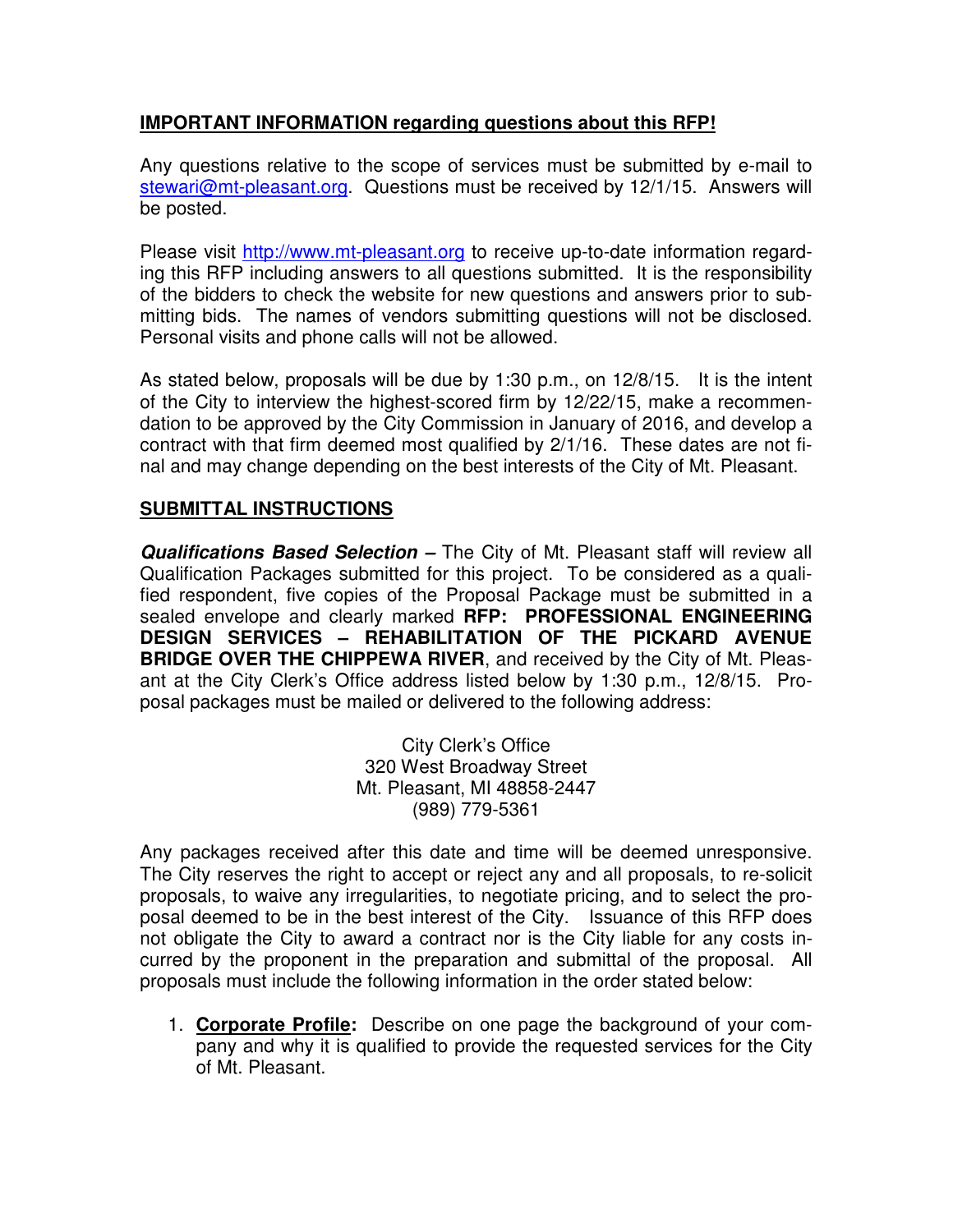- 2. **Understanding of the Project:** Describe in two pages or less your understanding of the project including a brief overview of your plan on accomplishing the services being requested by the City of Mt. Pleasant.
- 3. **Project Team:** Describe the qualifications of the key person(s) who will be responsible for providing the requested services. Resumes for key person(s) are required. (Limit resumes to two pages for each key person listed.)
- 4. **Experience:** Provide evidence of similar, past experience that demonstrates your ability to successfully provide the services being requested in this RFP. Include names and contact information from past projects for reference purposes.
- 5. **Cost:** Provide a lump sum fee for all of the services outlined in the scope of services with a breakdown of hours and hourly rates. Provide a separate lump sum line item for contract administration and construction services with a breakdown of hours and hourly rates.
- 6. **Schedule**: Include a project schedule based on the anticipated award date listed above.

# **FEE NEGOTIATIONS**

At the time of awarding the contract to the successful firm, the City of Mt. Pleasant will negotiate a not-to-exceed fee for required services. If the City of Mt. Pleasant and the successful firm cannot agree on a firm cost, the City will solicit a fee from the next highest-scored firm. The City requests to be billed on a monthly basis for any services provided.

# **INSURANCE REQUIREMENTS**

The engineering firm shall not begin any work under any contract until it has obtained the required insurance, and the City of Mt. Pleasant has approved such insurance. The successful firm shall not allow any subconsultant to commence work on its contract until all similar insurance required of the consultant has been so obtained and approved. Insurance requirements include:

- Workers Compensation Insurance including Employers Liability Coverage in accordance with all applicable statutes of the State of Michigan.
- Commercial General Liability Insurance on an "occurrence basis" with limits of liability not less than \$1,000,000 per occurrence and/or aggregate combined single limit, personal injury, bodily injury and property damage.